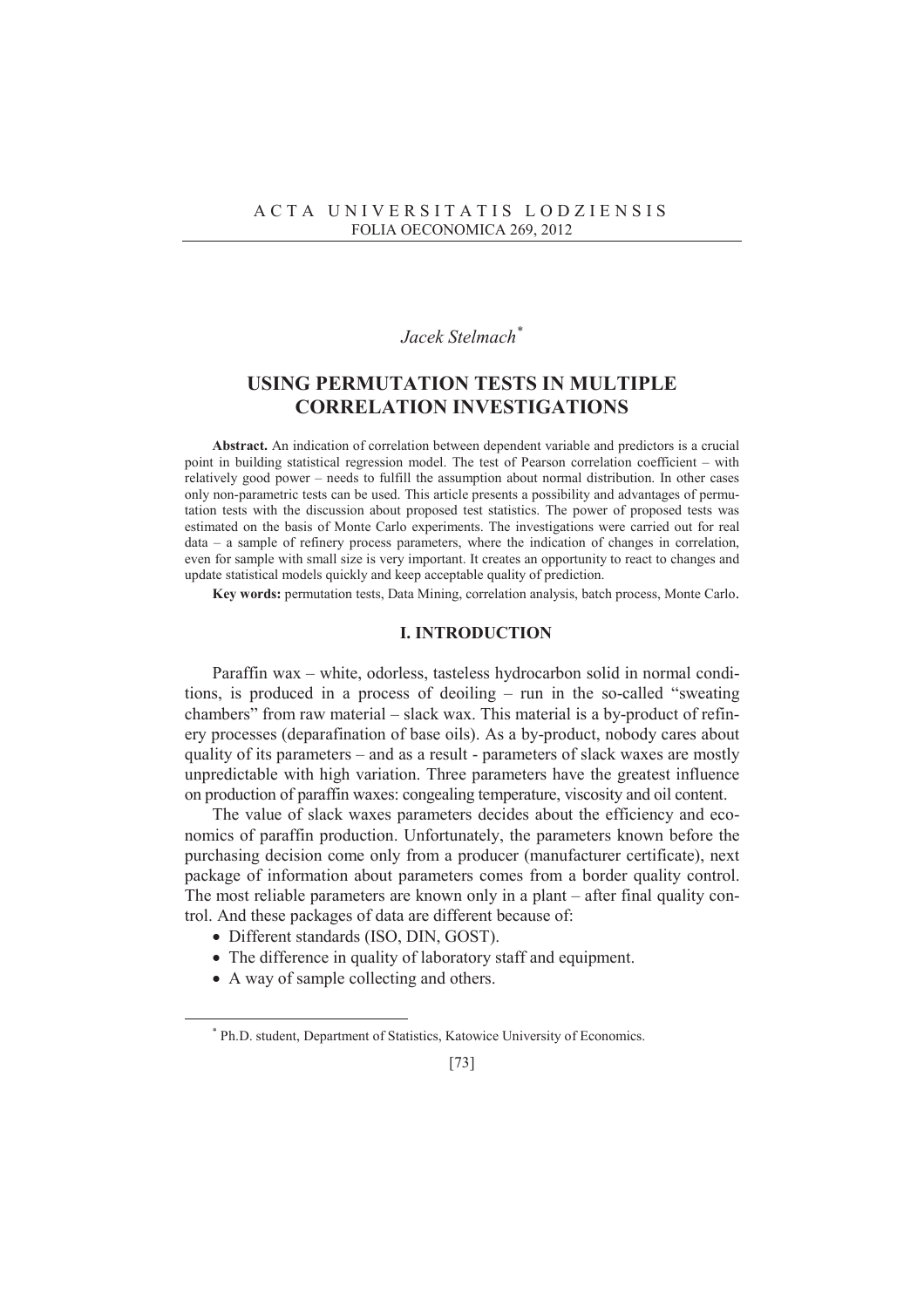It is possible to optimize the efficiency of whole logistic chain (including production) using statistical models. But these models are valid until any major change (i.e. new supplier, a change of laboratory staff, new reloading place) occurs. It is very important to recognize such a change and update the model as soon as possible.

## **II. RESEARCH PROBLEM DESCRIPTION**

Both: parametric and non-parametric statistical models need proper predictors' packages. The independent variables should describe the examined process as wide as possible – they should be correlated with a dependent variable and rather weakly correlated with each other. The changes of multiple correlation coefficients can be indicated as the result of investigation of:

- The function of partial correlations:  $f(r_{xiv})$ .
- The canonical correlation (especially first pair of canonical variables).
- The maximum of partial correlation see Blackford J.U. *et al.* (2010).

The most known, usually used tests of correlation are carried out with certain limitations:

1. Test of Pearson correlation coefficient (parametric) with the statistics:

$$
t = \frac{r\sqrt{n-1}}{\sqrt{1-r^2}}\tag{1}
$$

where:

$$
r = \frac{\sum_{i=1}^{n} (x_i - \overline{x})(y_i - \overline{y})}{\sqrt{\sum_{i=1}^{n} (x_i - \overline{x})^2 \cdot \sum_{i=1}^{n} (y_i - \overline{y})^2}}
$$
(2)

2. Non-parametric tests (for Spearman's and Kendall's rank correlation coefficient) with the coefficients: Spearman:

$$
r_s = 1 - \frac{6 \cdot \sum_{i=1}^{n} (Rx_i - Ry_i)^2}{n(n^2 - 1)}
$$
(3)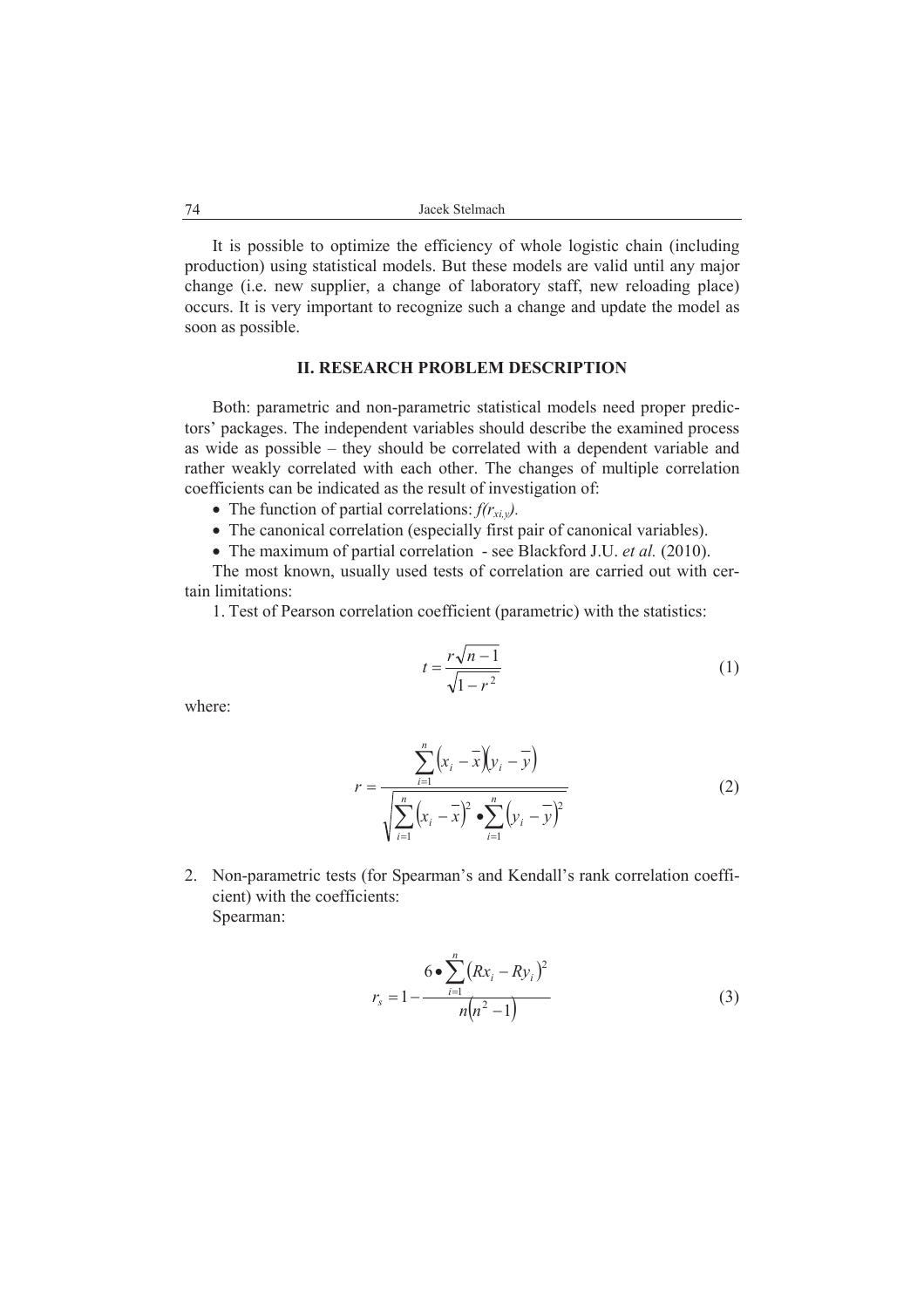Kendall:

$$
\tau = \frac{2U}{n(n-1)}\tag{4}
$$

Test of Pearson correlation coefficient can be used only when the assumption about normal distributions of examined data is fulfilled. Distribution-free nature of non-parametric tests enables avoiding the limitation but the power of these tests is usually lower. Additional important issue is a need to indicate a change of correlation already for small amount of data – to keep the model valid. The method that is discussed in this article is a permutation test for correlation coefficient. And the formulated hypothesis tested here is:

**It is possible to test the null hypothesis about lack of correlation using the permutation test, even for the sample with small amount of observations;**  $H_0$ :  $\rho(x, y) = 0$ .

The hypothesis is tested here for the real data sample of 36 observations, collected from January to July 2010 with the predictors:

- Congealing temperature  $T_k$ ,  $T_g$ ,  $T_p$
- Viscosity  $L_k$ ,  $L_g$ ,  $L_p$
- $\bullet$  Oil content  $O_k$ ,  $O_g$ ,  $O_p$

Where '*k*' index represents plant quality control, '*g*' index represents border control and '*p*' index represents manufacturer certificate results.

## **III. PERMUTATION TEST FOR CORRELATION COEFFICIENT**

The goal of the test is to reject the null hypothesis (i.e. to discover a correlation between variables) at certain level of confidence. The idea of permutation test was worked out by R. A. Fisher. This test doesn't need any knowledge about the distribution of test statistics because instead of using any theoretical distribution, ASL (Achieved Significance Level) is estimated by Monte Carlo sampling from permutation distribution. And the power of permutation test is similar to parametric test, see Good P. I. (1994). The permutation tests sequence used in the investigations is as below:

1. Choose the test statistics that can 'measure' the correlation coefficient. It was decided to carry out the investigations with statistics presented in table 1.

2. Calculate the value of statistics for tested sample  $-\overline{T}^*$ .

3. Proceed a permutation (*M* times, it is recommended in most cases M to be greater than 1000) of data, that destroys existing dependencies between variables.

4. Calculate test statistics value for these permutations and create empirical distribution –  $T_i$ , where  $i=1, 2, \ldots, M$ .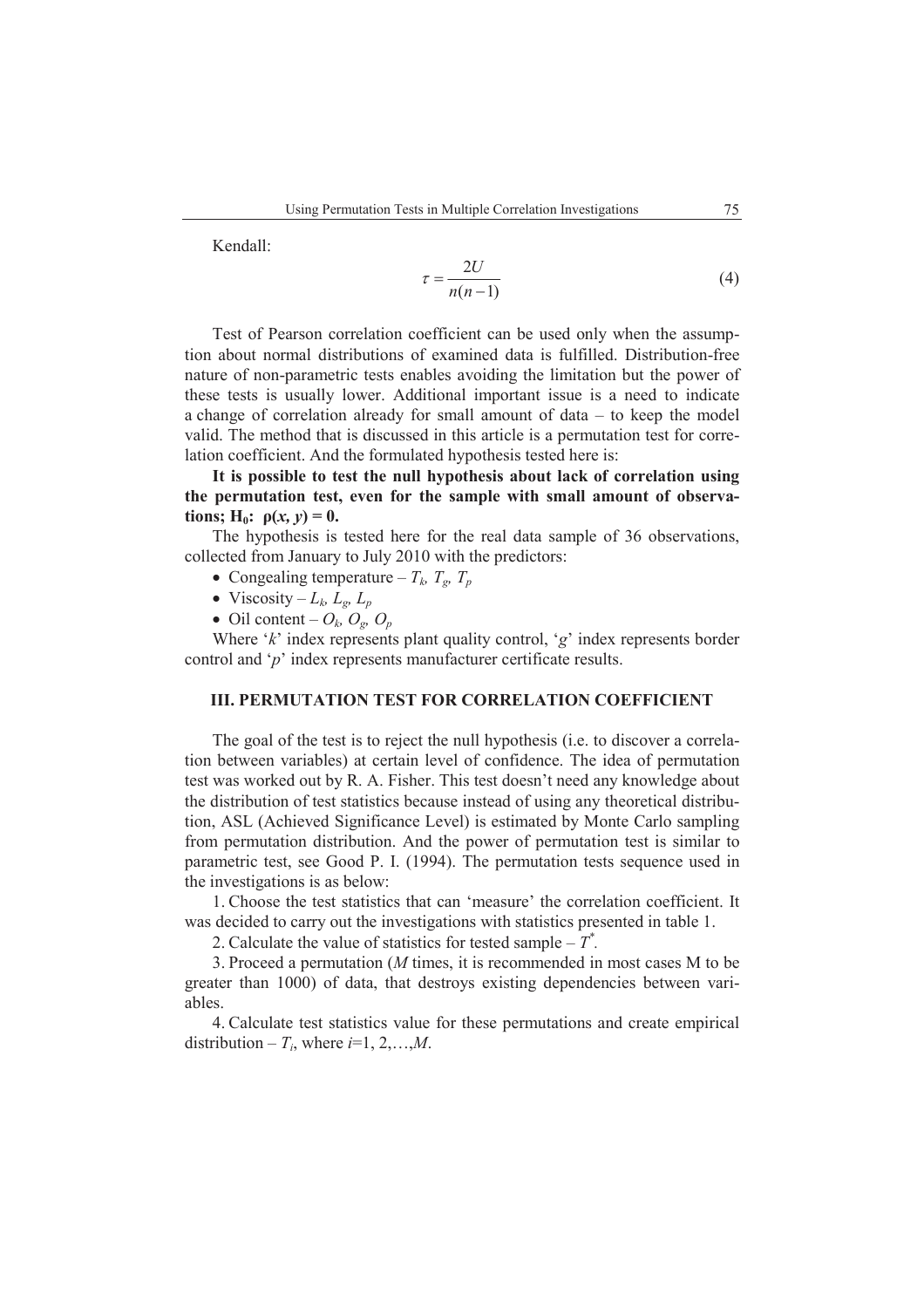5. Locate calculated value of  $T^*$  on this distribution and estimate p-value as ASL:

$$
ASL = \frac{card\left\{T^* > T_i\right\}}{M}
$$
\n(5)

6. If received ASL value is less than assumed value of  $\alpha$  level, null hypothesis cannot be rejected.

| Name              | Test statistics                                | Formula for calculation                                                                                                                                             |
|-------------------|------------------------------------------------|---------------------------------------------------------------------------------------------------------------------------------------------------------------------|
| perm1             | Pearson's correlation<br>coefficient           | $r_{XY} = \frac{\sum_{i=1}^{n} (x_i - \overline{x})(y_i - \overline{y})}{\sqrt{\sum_{i=1}^{n} (x_i - \overline{x})^2 \cdot \sum_{i=1}^{n} (y_i - \overline{y})^2}}$ |
| perm <sub>2</sub> | Kendall's correlation<br>coefficient           | $\tau = \frac{2U}{n(n-1)}$ , where: $U = \sum_{i=1}^{n} \xi(y_i, y_j)$                                                                                              |
| perm <sub>3</sub> | Spearman's correlation<br>coefficient          | $6 \bullet \sum (Rx_i - Ry_i)^2$<br>$r_s = 1 - \frac{i=1}{n(n^2-1)}$                                                                                                |
| perm4             | Chi-square statistics                          | $\chi^2 = \sum_{j=1}^k \sum_{i=1}^r \frac{(n_{ij} - n_{ij})^2}{n_{ii}}$ , where: $n_{ij} = \frac{\sum_{j=1}^n n_{ij} \cdot \sum_{i=1}^r n_{ij}}{n_{ii}}$            |
| perm <sub>5</sub> | Chi-square statistics with<br>Yates correction | $\chi^2 = \sum^k \sum^r \frac{\left n_{ij} - n_{ij}\right  - 0.5^2}{\lambda}$<br>$n_{ii}$                                                                           |
| perm <sub>6</sub> | F statistics                                   | $F = \frac{b^2}{S_a^2} \sum_{i=1}^n (x_i - \overline{x})^2$                                                                                                         |

Table 1. The test statistics used in described permutation test

The idea used in presented investigations is based on *MPT.Corr* package, see Blackford J.U. *et al.* (2010) with the changes in test statistics and implementing additional Monte Carlo simulation – to estimate the power of analyzed tests.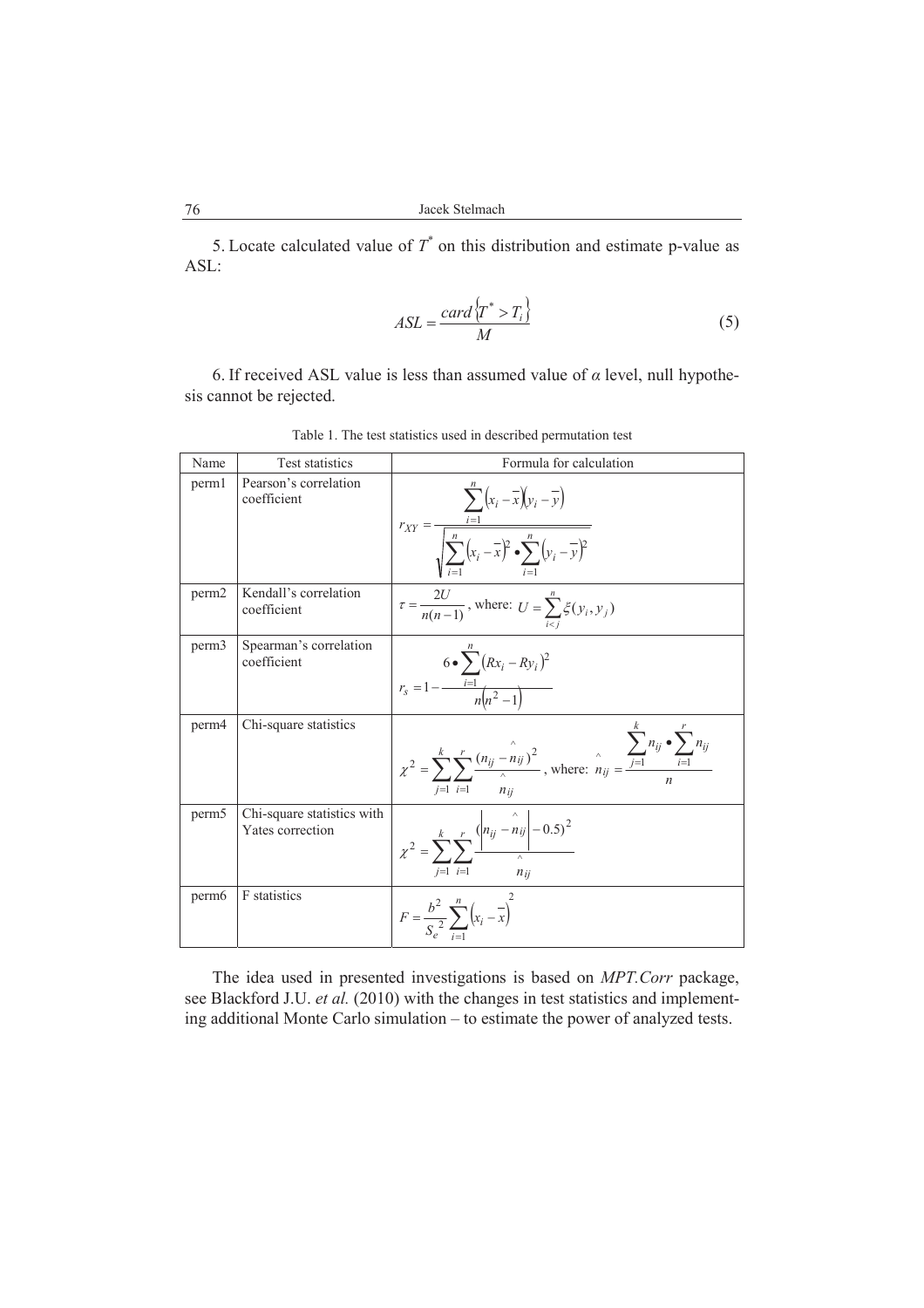## **IV. DATA ANALYSIS**

For majority of analyzed variables, a hypothesis about normal distribution must be rejected, see figure 1 with histograms and value of Shapiro-Wilk test results.



Figure 1. The histograms and p-values of Shapiro-Wilk test

It causes that the correlation coefficients for the whole sample were calculated only with non-parametric tests. For example, p-values of the tests for the correlation between *Lk* variable and the rest of known parameters are shown in table 2. The results of such a test are to be compared with Monte Carlo results of permutation tests.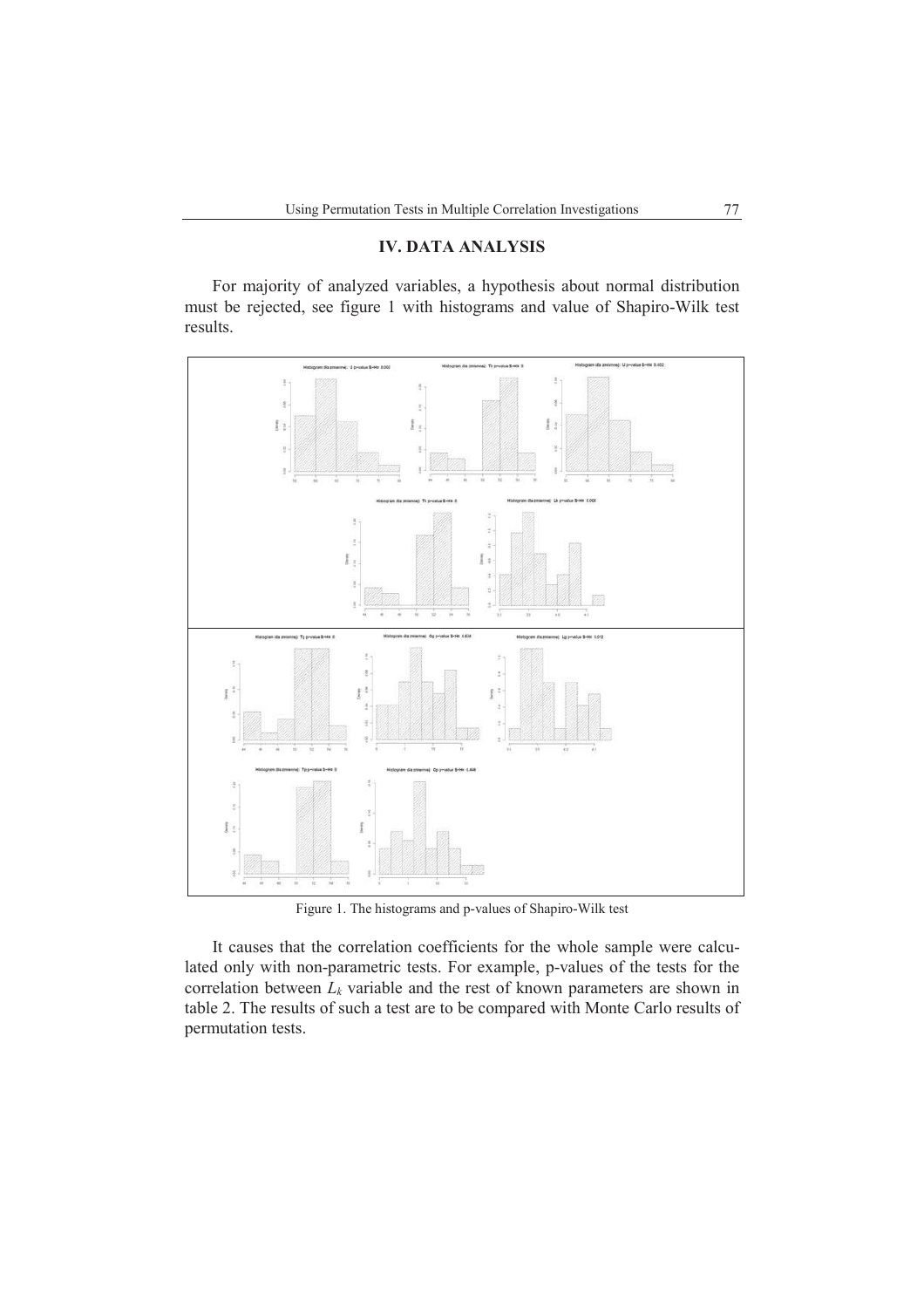#### Table 2 P-values of tests for tests of the Spearman's and Kendall's correlation coefficients for the whole

| $\mathbf{F} \mathbf{F}$ , and a substitute of $\mathbf{F} \mathbf{Z}$ , and $\mathbf{F} \mathbf{H} \mathbf{F}$ , and a substitute of $\mathbf{F} \mathbf{F}$ , and $\mathbf{F} \mathbf{F}$ |  |
|--------------------------------------------------------------------------------------------------------------------------------------------------------------------------------------------|--|
| sample                                                                                                                                                                                     |  |
| P-values of lests for tests of the spearman s and Nendan s correlation coefficients for the whole                                                                                          |  |

|                   | Test of the Kendall's correlation coefficient  |       |    |       |       |       |  |  |
|-------------------|------------------------------------------------|-------|----|-------|-------|-------|--|--|
| predictor         | Γg                                             | Og    | Lg | Тp    | Op    | Lp    |  |  |
| correlation coef. | 0.329                                          | 0.111 |    | 0.464 | 0.102 | 0.824 |  |  |
| p-value           | 0.006                                          | 0.34  |    |       | 0.383 |       |  |  |
|                   | Test of the Spearman's correlation coefficient |       |    |       |       |       |  |  |
| predictor         | Tg                                             | Оg    | Lg | Тp    | Op    | LD    |  |  |
| correlation coef. | 0.475                                          | 0.06  |    | 0.578 | 0.068 | 0.932 |  |  |
| p-value           | 0.003                                          | 0.728 |    |       | 0.693 |       |  |  |

## **V. MONTE CARLO SIMULATION**

The computer simulations were prepared using R CRAN software (www.rproject.org) in order to estimate the power and errors of permutation tests. The simulations were performed for subsamples with a size of: 5, 10, 15, 20 and 30 cases (100 subsamples). The power of the described tests was calculated during Monte Carlo experiment as a percentage of cases where null hypothesis was rejected (if such hypothesis was rejected for the whole sample). An error was calculated - as the percentage of I type error – number of cases where null hypothesis was rejected (if such a hypothesis was **not** rejected for the whole sample). Examples presented in figures 2 and 3 give different results. The case presented in figure 2 shows that the power of permutation test with *perm1* statistics was relatively poor in comparison with non-parametric tests or permutation test for other statistics (excluding chi-square types). It was caused by an outlier – that disrupted the shape of empirical histogram – see figure 4. Figure 3 shows the advantage of permutation tests, especially for statistics: *perm1* and *perm6*. Table 3 shows the total results: the number of cases (in Monte Carlo study) when a given test has got bigger power.

| Test        | Kendal | Sperman | perml                    | perm <sub>2</sub> | perm <sub>3</sub> | perm4 | perm <sub>5</sub> | perm <sub>6</sub> |
|-------------|--------|---------|--------------------------|-------------------|-------------------|-------|-------------------|-------------------|
| sample size |        |         |                          |                   |                   |       |                   |                   |
|             |        |         |                          |                   |                   |       |                   |                   |
| 10          |        |         | 13                       |                   |                   |       |                   |                   |
|             |        |         | 14                       |                   |                   |       |                   |                   |
| 20          |        |         | $\overline{\phantom{a}}$ |                   |                   |       |                   | 15                |
| 30          | 10     |         | $\overline{ }$           | 10                | 12                |       |                   | 10                |
| Sum         | 32     | 38      | 72                       | 30                | 34                | 18    | 18                |                   |

Table 3. Total results of Monte Carlo investigations for non-parametric and permutation tests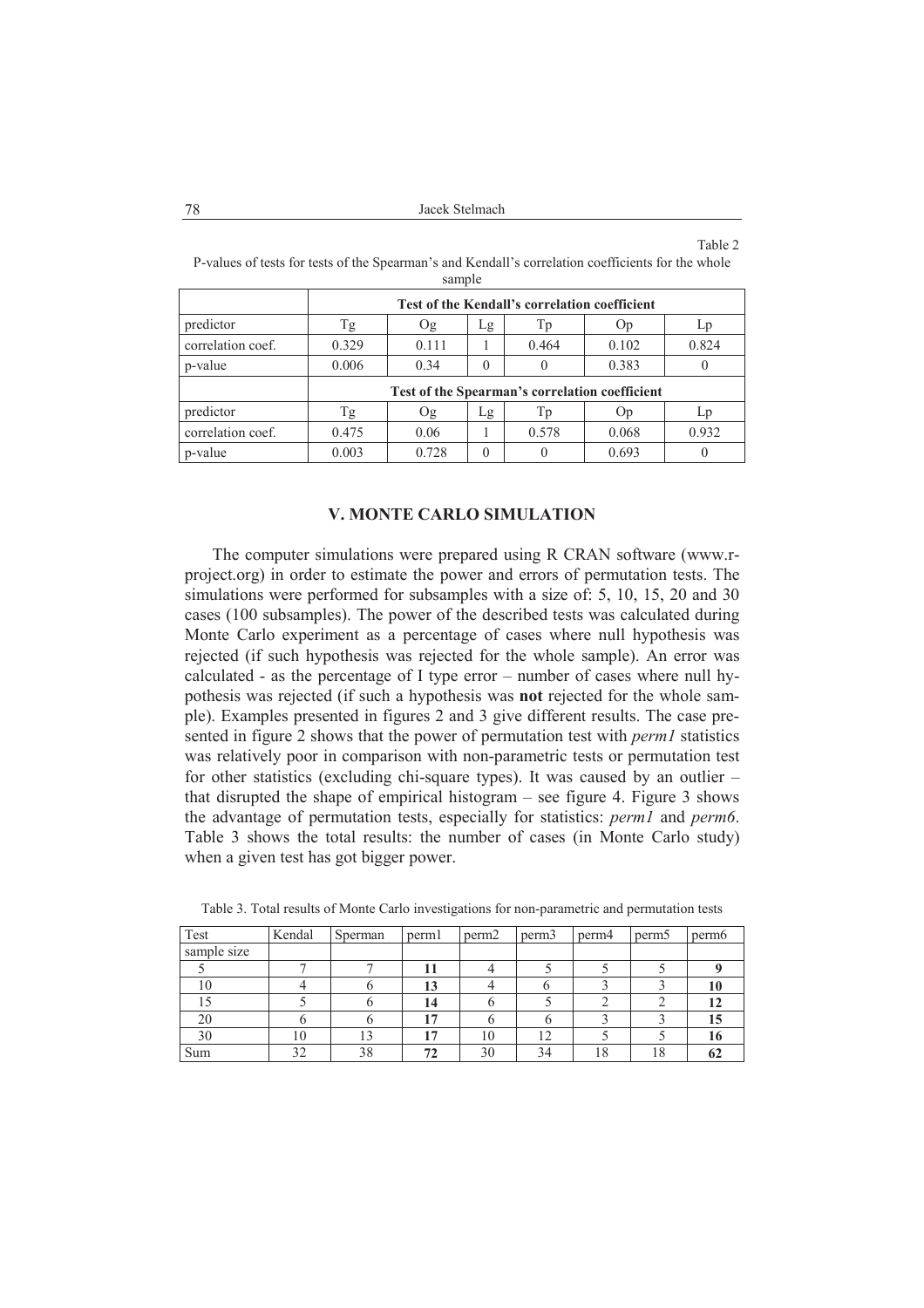

Figure 2. The comparison between non-parametric and permutation tests (case with indicated outlier)



Figure 3. The comparison between non-parametric and permutation tests (case with no indicated outlier)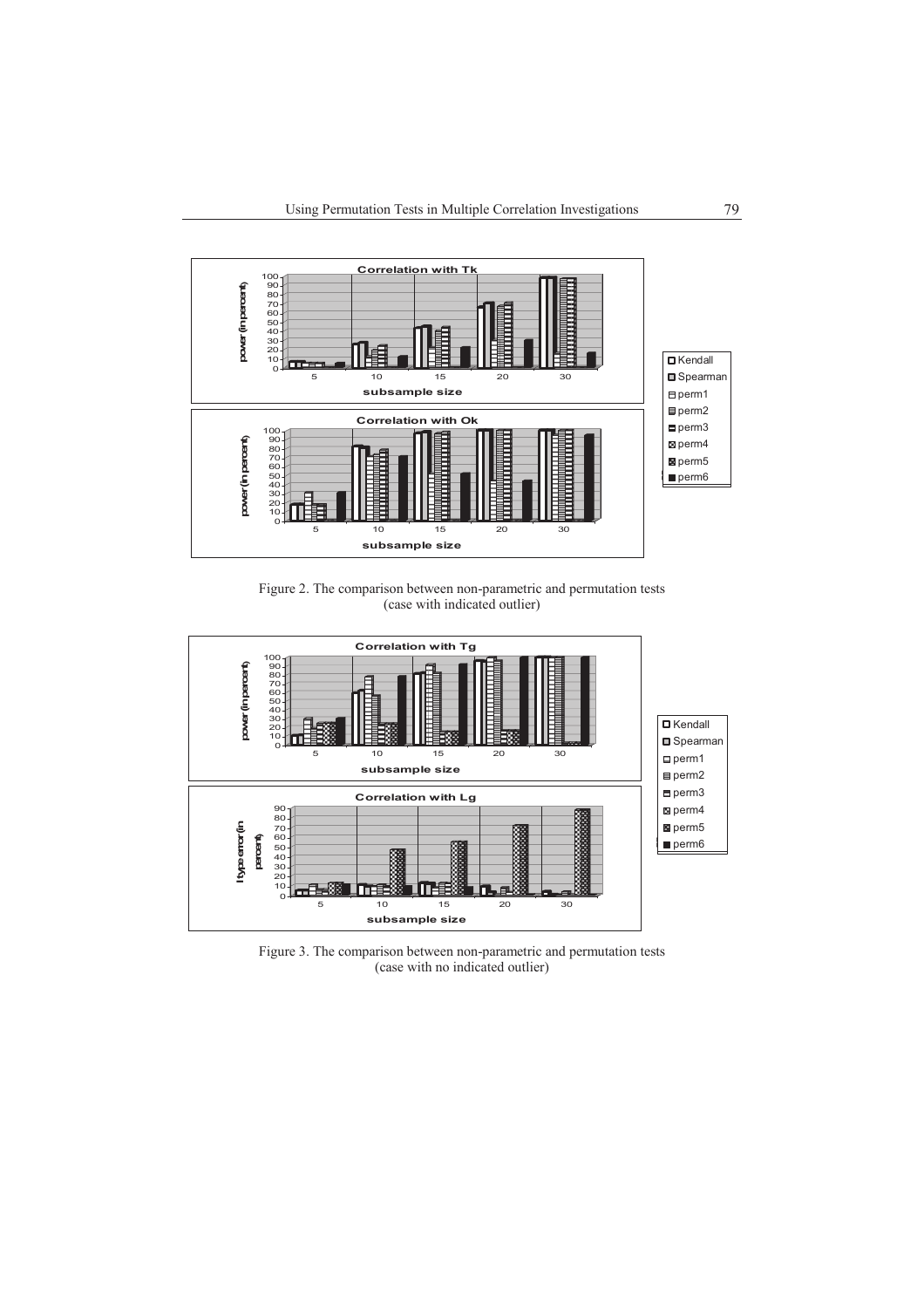80 Jacek Stelmach



Figure 4. The histograms (empirical distributions) of the same statistics, on the left – the case with an outlier that created additional local maximum

# **VI. CONCLUDING REMARKS**

Test permutation used for correlation purposes can have bigger power than standard non-parametric correlation tests (Spearman's and Kendall's correlation coefficients), especially for small amount of observations. The crucial point is to choose the proper statistics – adjusted to investigated data, and to observe a shape of empirical distribution (no significant local extremum). Such possibility gives an opportunity to discover the changes of conditions in examined process that needs the update of statistical models. There is another opportunity – to use permutation tests in canonical correlation, as well – to check the statistical significance. It will be the issue of next investigations.